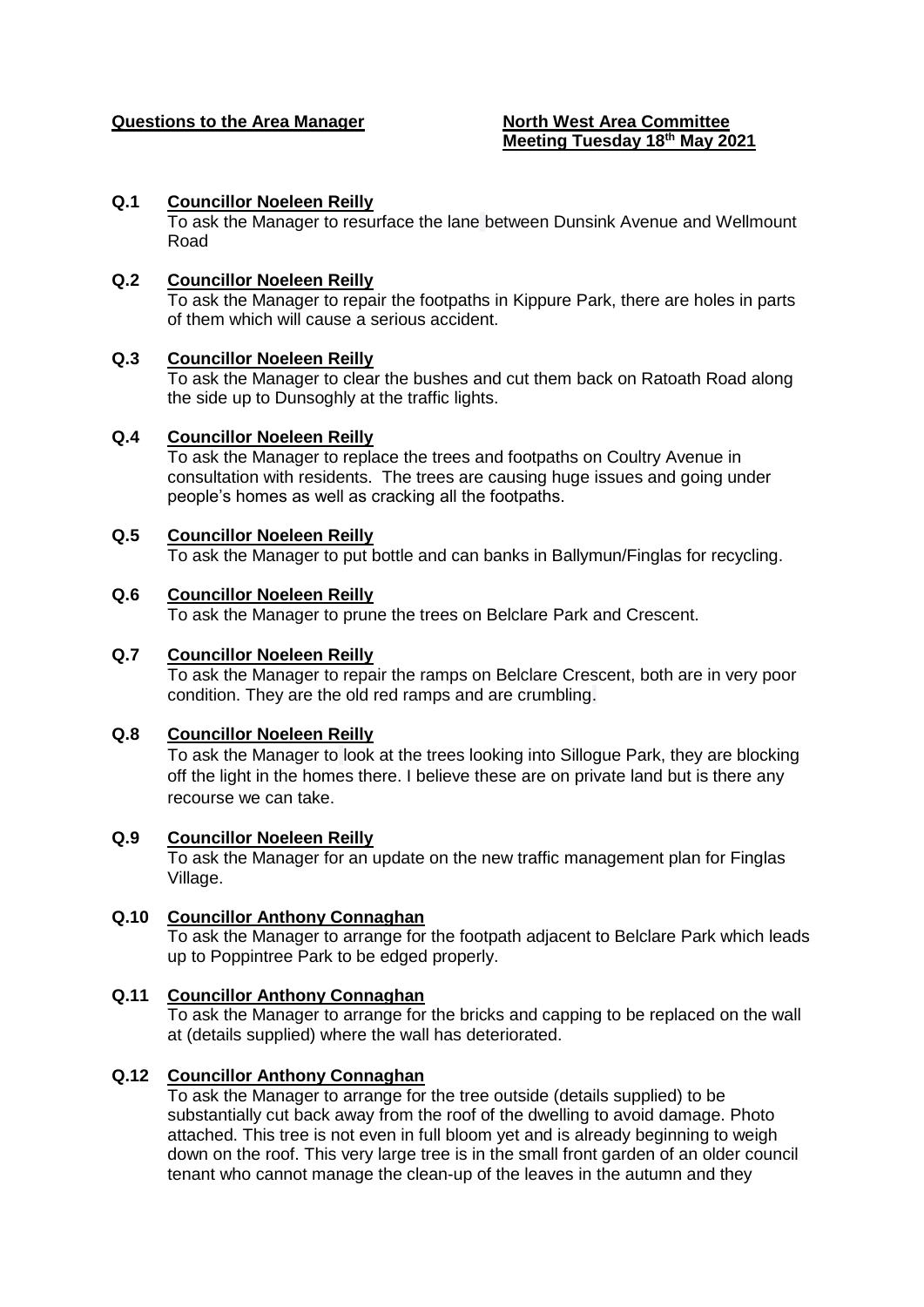become a slipping hazard as well as causing annoyance to the neighbours. Will the Manager consider removing this tree after the summer and perhaps discuss with the tenant about replacing it with a smaller tree.

# **Q.13 Councillor Anthony Connaghan**

To ask the Manager to arrange for the fence in the back garden of (details supplied), to be reinstated, and the garden cleared of debris urgently, where a recent fire from a neighbour's house caused damage. The tenant has a child with autism who cannot be let out to the garden because he would not understand the dangers of the debris. Photo attached

# **Q.14 Councillor Anthony Connaghan**

To ask the Manager to confirm if there will be any electrical goods drop off days arranged for the Ballymun/Finglas area over the next few months and can it be confirmed when and where they might be.

# **Q.15 Councillor Anthony Connaghan**

To ask the Manager to confirm if there are any discussions being had between the council and the developer at, (details supplied) to ensure that the playground that was included in the planning will be built.

# **Q.16 Councillor Anthony Connaghan**

To ask the Manager to arrange for the repair/replacement of the tree outside (details supplied) where the bark of the tree has been broken off. Can the area around the tree be tidied up also.

# **Q.17 Councillor Anthony Connaghan**

To ask the Manager to arrange for a camera inspection of the manhole underneath the extension at (details supplied). There is a persistent problem with rats and the tenant has been advised that they are coming from the manhole which was not covered properly underneath the extension.

## **Q.18 Councillor Anthony Connaghan**

To ask the Manager to confirm if the paving at (details supplied) will be replaced with new paving like other parts of the courts and when this work will be scheduled? Could the Manager also arrange for the concrete outside the gate of no 61 (details supplied) be addressed urgently as it is a significant tripping hazard. Photo Attached.

# **Q.19 Councillor Anthony Connaghan**

To ask the Manager to confirm when the new paving in (details supplied) will be completed. The edges have not been finished with cement and because of this there are tripping hazards at the gates of each garden and it is difficult to get a wheelchair over the uneven edges. Will the other half of the court be getting this new paving also.

## **Q.20 Councillor Anthony Connaghan**

To ask the Manager to arrange for an inspection of the tree at (details supplied) where the resident has reported tree roots coming under the wall and house.

# **Q.21 Councillor Keith Connolly**

To ask the Manager to address the concerns of the resident of (details supplied) in relation to the area at the back of her property which is in the control of Dublin City Council.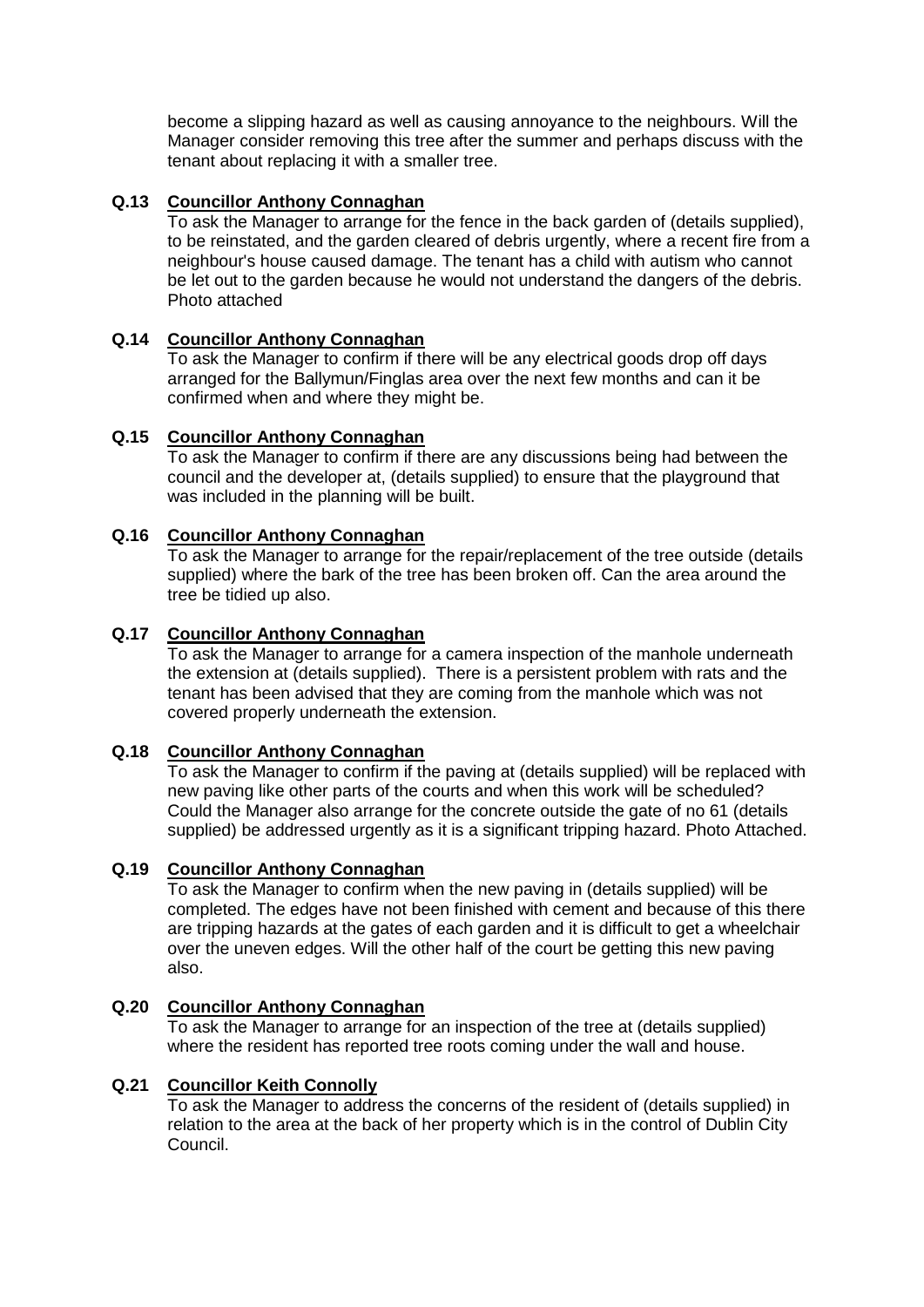# **Q.22 Councillor Keith Connolly**

To ask the Manager to carry out a full assessment of the pathways at (details supplied)

# **Q.23 Councillor Keith Connolly**

To ask the Manager to arrange for a clean-up and weeding of the area around (details supplied)

## **Q.24 Councillor Keith Connolly**

To ask the Manager to provide an update on the proposed all weather pitch in Tolka Valley Park involving Erin's Isle CLG and Rivermount FC; can an updated timeline be provided.

## **Q.25 Councillor Keith Connolly**

To ask the Manager following on from my area committee question in January can he confirm when the dishing will be completed at (details supplied)

# **Q.26 Councillor Keith Connolly**

To ask the Manager to provide an update on the planned cycling infrastructure upgrades as announced in a recent NTA budget for the Dublin North West area.

# **Q.27 Councillor Keith Connolly**

To ask the Manager for an update as to when the pathway will be repaired at (details supplied)

# **Q.28 Councillor Keith Connolly**

To ask the Manager for an update on the tree planting in Finglas Village (details supplied)

## **Q.29 Councillor Keith Connolly**

To ask the Manager following the recent announcement on the retrofitting scheme, can he confirm how many properties the housing maintenance contractor hope to carry out in the Finglas area.

## **Q.30 Councillor Keith Connolly**

To ask the Manager to provide an update on measures to improve the handing out of litter and dog fouling fines in Dublin North West.

# **Q.31 Councillor Keith Connolly**

To ask the Manager to provide an update on site 31 of the Ballymun LAP; has a report been finalised and when will officials be meeting with Ballymun Kickhams.

## **Q.32 Councillor Caroline Conroy**

To ask the Manager what is happening with the renaming of Linear Park to Maypole Meadow.

## **Q.33 Councillor Caroline Conroy**

To ask the Manager can a Bike Co-op be set up in Ballymun with the local Youth Group. Funding is available from Government to upcycle Bicycles & E-Bikes. This would be an excellent opportunity to get young people involved in learning skills that can be transferred into possible career opportunities in the future. It will also help the environment by reducing bikes ending up in landfill.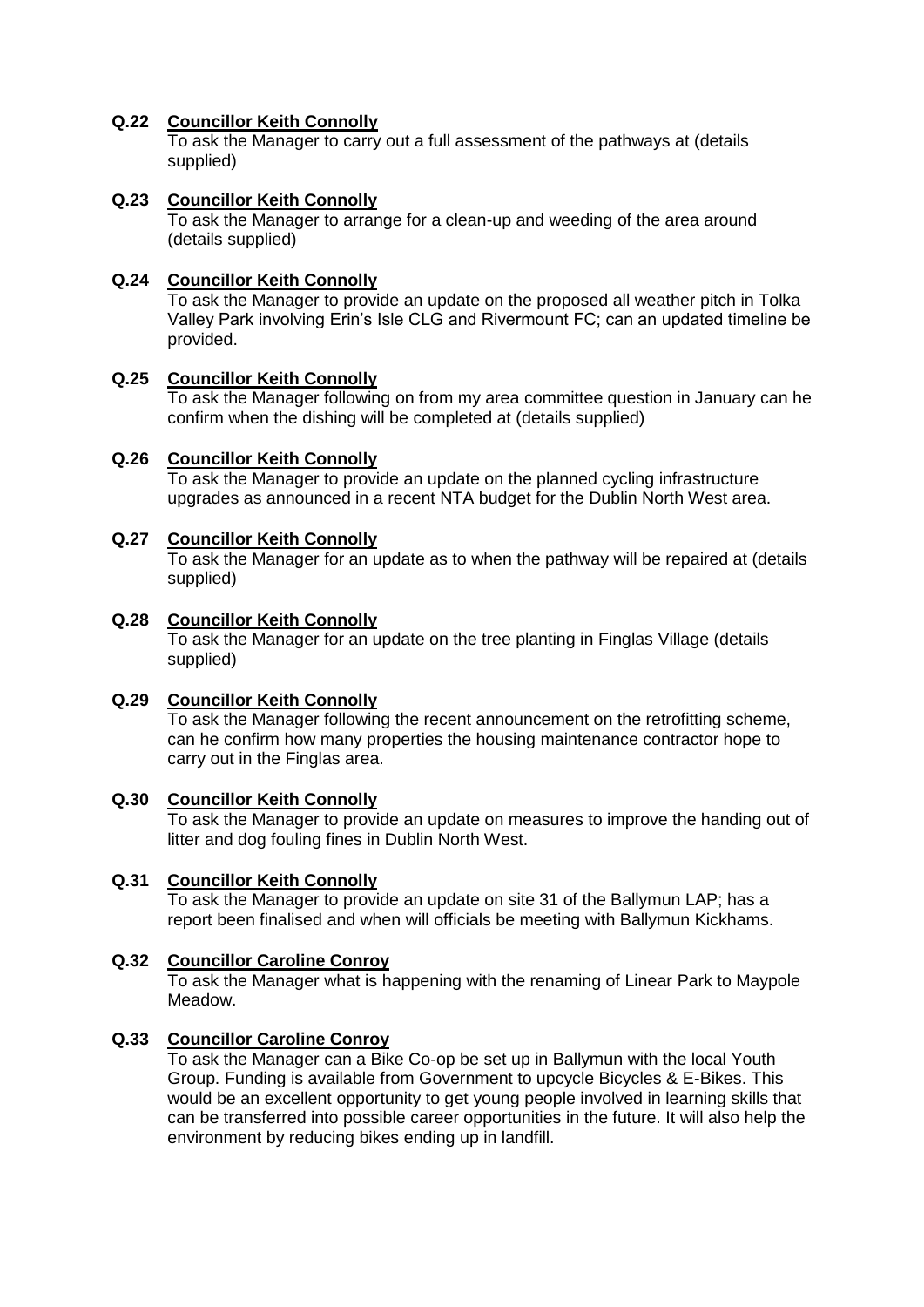# **Q.34 Councillor Caroline Conroy**

To ask the Manager can a dishing be put in place outside (details supplied).

#### **Q.35 Councillor Caroline Conroy**

To ask the Manager can assistance be given to the residents on Shanliss Road to clean and paint the lane way between Shanard Road and Shanliss Road.

## **Q.36 Councillor Caroline Conroy**

To ask the Manager what plans are in place to provide charging points for people who do not have off-street parking.

#### **Q.37 Councillor Caroline Conroy**

To ask the Manager can the hedging on the Glasnevin Avenue Roundabout be changed to just native Irish wildflower planting.

#### **Q.38 Councillor Caroline Conroy**

To ask the Manager can there be more picnic benches placed in more public areas, due to Covid people are eating outdoors more and there is a lack of seating areas in the DNW.

#### **Q.39 Councillor Caroline Conroy**

To ask the Manager what BER rating are Voids when the work is completed on them.

#### **Q.40 Councillor Caroline Conroy**

To ask the Manager was there an official Biodiversity report carried out before the trees were cut down on St. Josephs Parish lands, Dane Road.

# **Q.41 Councillor Briege MacOscar**

To ask the Manager to arrange for replacement trees to be planted at (details supplied)

#### **Q.42 Councillor Briege MacOscar**

To ask the Manager to inspect and remove or prune the tree at (details supplied) as it has grown very large and a large amount of berries are shedding from it constantly.

#### **Q.43 Councillor Briege MacOscar**

To ask the Manager to review the issue of speeding on (details supplied) and install ramps if necessary.

#### **Q.44 Councillor Briege MacOscar**

To ask the Manager to review the issue of speeding on (details supplied) and improve the ramps as recent resurfacing work has left the ramps less effective than previously.

#### **Q.45 Councillor Briege MacOscar**

To ask the Manager to repair the potholes in the tarmac surface on the pavement at (details supplied) as the resident is keen to do work on her driveway but cannot do so until the pavement is repaired.

#### **Q.46 Councillor Briege MacOscar**

To ask the Manager to outline if the trees on (details supplied) are due to be pruned or maintained.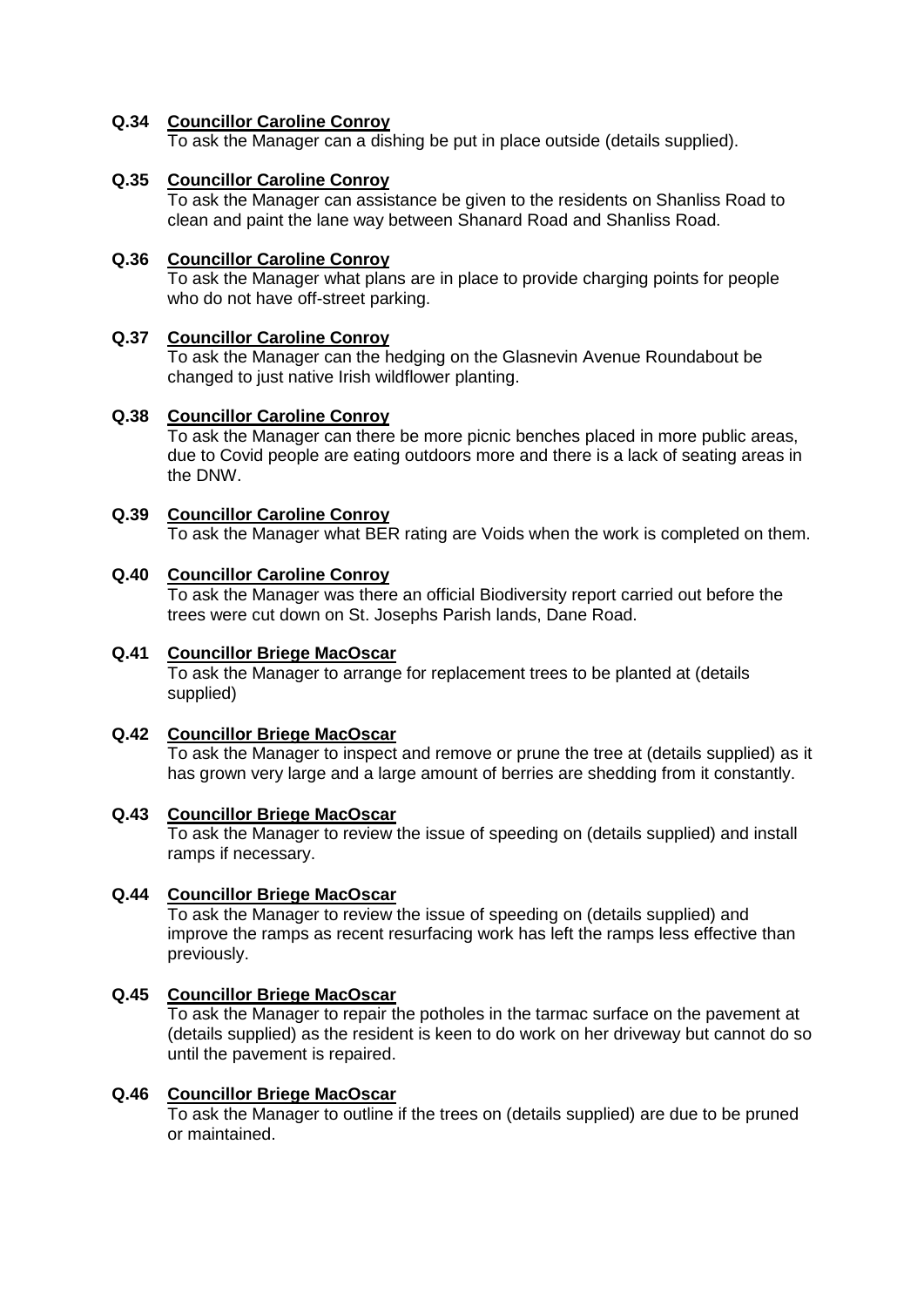# **Q.47 Councillor Briege MacOscar**

To ask the Manager to give an update on the housing maintenance issues at (details supplied) as there are persistent problems with mould and damp and the tenant's child has ongoing health problems which I believe she has submitted evidence of.

## **Q.48 Councillor Briege MacOscar**

To ask the Manager to outline if there are plans to improve pedestrian and cyclist safety on (details supplied),

# **Q.49 Councillor Briege MacOscar**

To ask the Manager repair the footpath at (details supplied)

## **Q.50 Councillor Briege MacOscar**

To ask the Manager to repair the broken road surface around the manhole cover at the junction of Virginia Park and Virginia Drive, Dublin 11

## **Q.51 Councillor Briege MacOscar**

To ask the Manager to review the location of the dog poo bin at (details supplied) as it is not very visible and therefore not used as often as it should be.

## **Q.52 Councillor Mary Callaghan**

To ask the Manager to clear litter on the green areas the length of Glasnevin Downs especially behind the railings.

## **Q.53 Councillor Mary Callaghan**

To ask the Manager to fill in a tree pit outside [details supplied] as it is deep and is a dangerous trip hazard. Parks have agreed that it will be filled in rather than a new tree planted and residents are concerned about the delay as many elderly people use that footpath every day.

## **Q.54 Councillor Mary Callaghan**

To ask the Manager to provide an update on the proposed new developments in Parkview and include details of how the development will affect mature roads next to it.

## **Q.55 Councillor Mary Callaghan**

To ask the Manager how parking will be facilitated outside Poppintree Park when the new cycle lane is in place as many people come to play football matches and park outside the park.

# **Q.56 Councillor Mary Callaghan**

To ask the Manager whether an estate [details supplied] in Dublin 11 has been investigated for pyrite problems and, if so, the outcome of same and the details of remediation which will be undertaken; if there has been no pyrite investigations here to date, if this can now be instigated.

## **Q.57 Councillor Mary Callaghan**

To ask the Manager to address cyclists safety concerns when exiting the segregated cycle lane at a location [details supplied], particularly for cyclists who intend to turn right at the approaching junction; and if bicycle traffic lights with lead times can be installed at this junction.